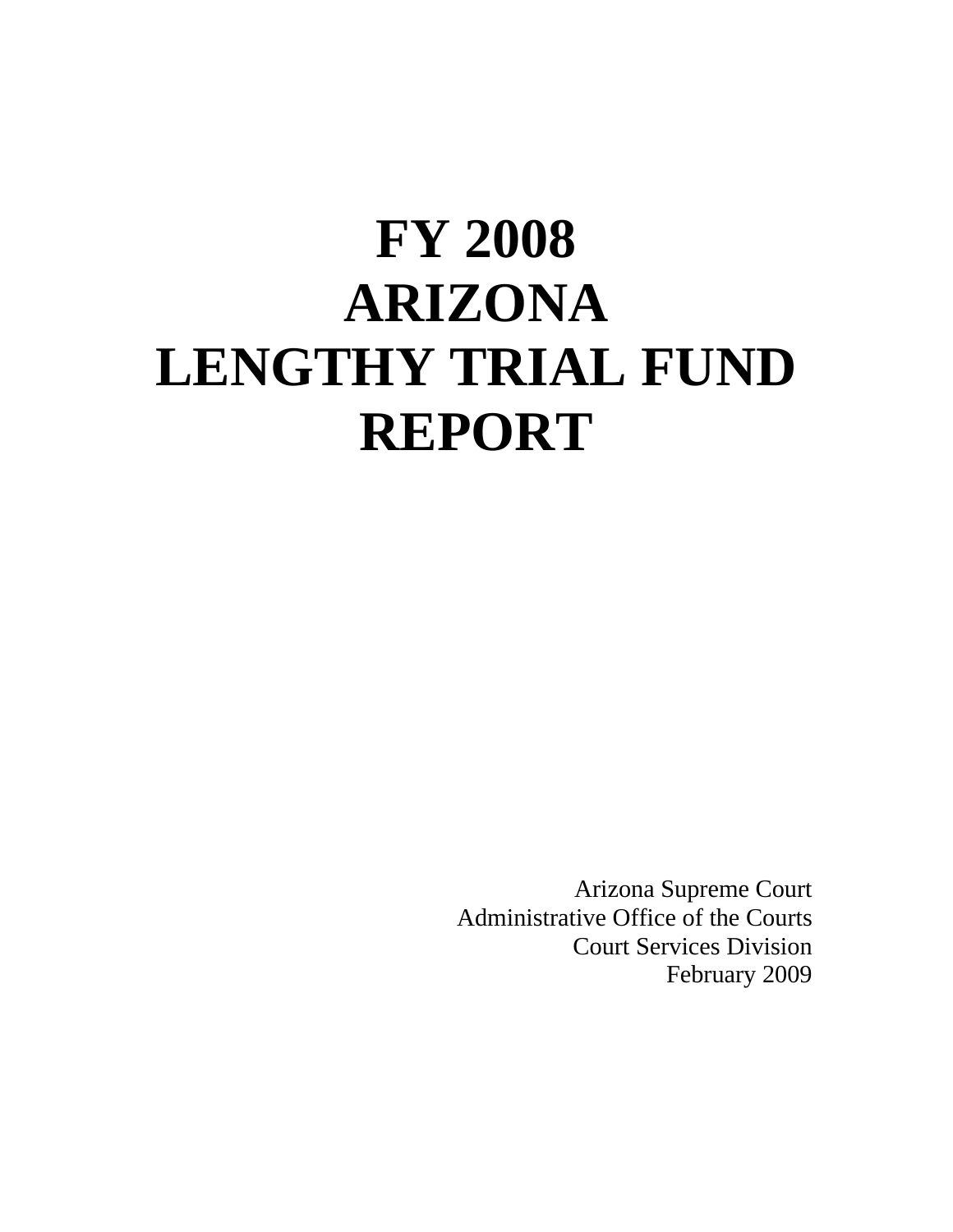#### **ARIZONA SUPREME COURT FY 2008 Arizona Lengthy Trial Fund Report**

## **I. INTRODUCTION**

In July 2004, Arizona became the first state in the nation to supplement or replace employment income lost by jurors who serve on longer trials. Reimbursement for lost earnings is made from the Arizona Lengthy Trial Fund. The impetus for creation of the fund was, in part, stimulated by a national jury reform effort which resulted in the drafting of model legislation known as the Jury Patriotism Act.

This report is submitted in compliance with A.R.S. § 21-222(E), which requires the Supreme Court to report annually to the joint legislative budget committee "on the amount of monies collected and disbursed from the [lengthy trial] fund and the number of jurors who received monies from the fund."

## **II. THE FUND**

The goal of the Arizona Lengthy Trial Fund is to lessen a juror's concern of lost earnings which may result from serving on a jury and thereby allow a greater cross-section of the community to serve on longer trials. The fund reimburses jurors who lose earnings while serving as a juror, up to a maximum of \$300 per day. Jurors who are unemployed or who earn less than \$40 per day are eligible for a \$40 per day minimum payment. Jurors must serve more than five days to be eligible to participate in the fund. However, once a juror is determined eligible for reimbursement, payment is retroactive to the fourth day of trial.

Revenue for the lengthy trial fund is generated, pursuant to A.R.S. § 12-115, by a \$15.00 filing fee applied to civil complaints, answers to civil complaints, and motions to intervene filed in superior court.

The process of reimbursement to jurors requires the counties to make payment to eligible jurors when the jury commissioner approves the juror's claim. The jury commissioner then seeks reimbursement from the fund through the Administrative Office of the Courts (AOC). Administrative expenses for operation of the fund are limited by statute to 3% of the monies in the fund.

The Supreme Court adopted Arizona Code of Judicial Administration § 5-109 which governs the fund, and the AOC developed an instructional brochure for jurors and jury commissioners that explains the program. The AOC also created a juror claim form that is completed by jurors and an Arizona lengthy trial fund reimbursement request form that is completed by the jury commissioner. The AOC reviews all reimbursement requests and issues reimbursement to the county as appropriate.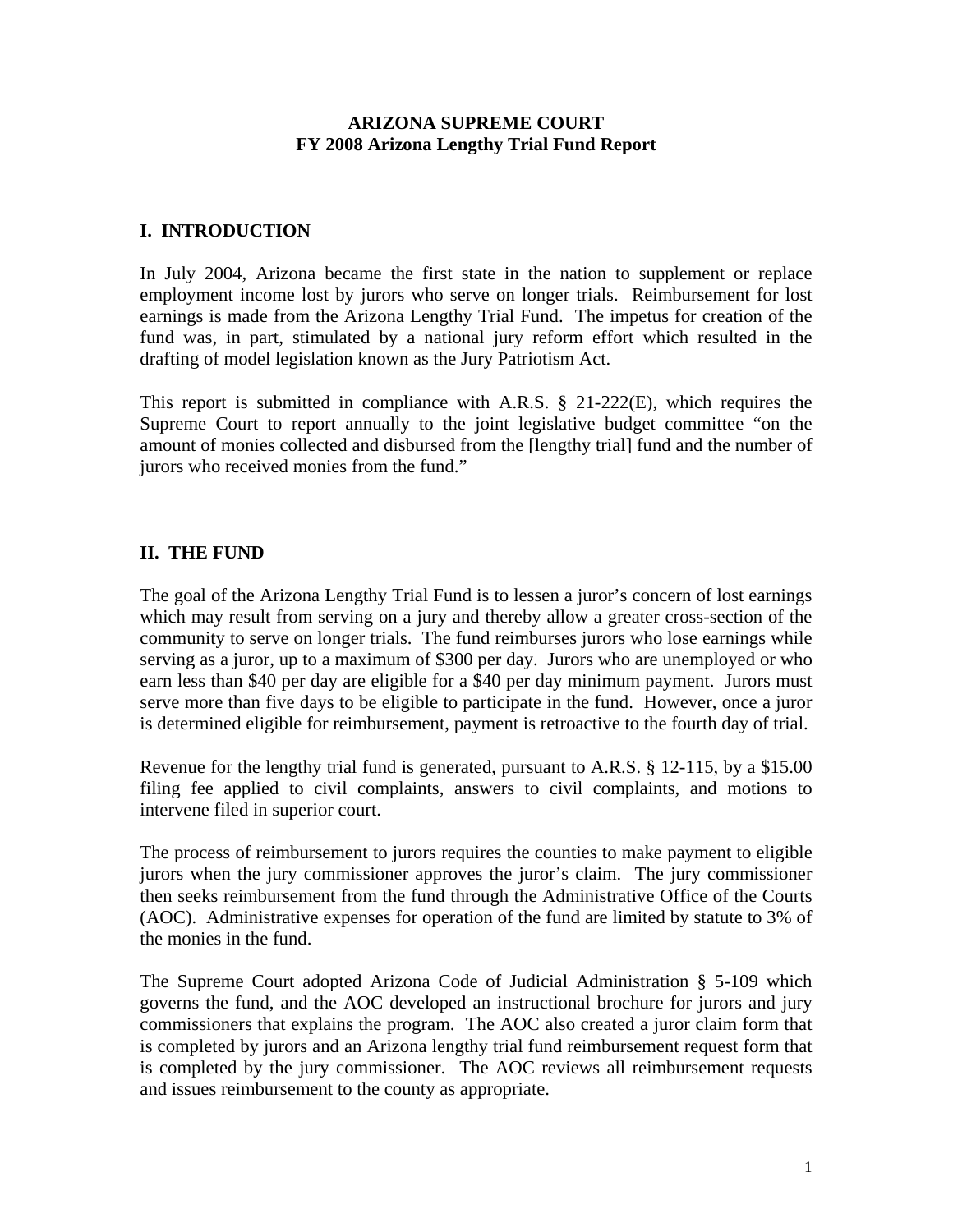## **III. FINANCIAL**

| <b>Arizona Lengthy Trial Fund FY 2008</b><br><b>Revenue and Reimbursements</b> |                 |                |            |                      |                      |                      |
|--------------------------------------------------------------------------------|-----------------|----------------|------------|----------------------|----------------------|----------------------|
|                                                                                | <b>Revenue</b>  |                |            | <b>Reimbursement</b> |                      |                      |
|                                                                                | <b>Received</b> |                |            | <b>To Courts</b>     |                      |                      |
| <b>County Name</b>                                                             |                 | <b>Revenue</b> | % of Total |                      | <b>Reimbursement</b> | % of Total           |
| Apache                                                                         | \$              | 5,301.50       | 0.6%       | \$                   |                      |                      |
| Cochise                                                                        | \$              | 11,110.51      | 1.3%       | \$                   |                      |                      |
| Coconino                                                                       | \$              | 9,812.36       | 1.2%       | \$                   |                      |                      |
| Gila                                                                           | \$              | 4,998.14       | 0.6%       | \$                   | 4,100.00             | 0.8%                 |
| Graham                                                                         | \$              | 2,166.39       | 0.3%       | \$                   |                      |                      |
| Greenlee                                                                       | \$              | 470.55         | 0.1%       | \$                   |                      |                      |
| La Paz                                                                         | $\mathfrak{S}$  | 1,980.75       | 0.2%       | \$                   | 4,298.44             | 0.8%                 |
| Maricopa                                                                       |                 | \$471,911.30   | 56.5%      |                      | \$376,962.99         | 72.7%                |
| Mohave                                                                         | \$              | 33,058.18      | 4.0%       | \$                   | 7,520.89             | 1.5%                 |
| Navajo                                                                         | \$              | 9,319.61       | 1.1%       | $\mathfrak{D}$       | 8,731.92             | 1.7%                 |
| Pima                                                                           |                 | \$131,574.00   | 15.7%      | \$                   | 59,298.30            | 11.4%                |
| Pinal                                                                          | \$              | 29,361.03      | 3.5%       | \$                   |                      |                      |
| Santa Cruz                                                                     | \$              | 7,446.95       | 0.9%       | $\mathfrak{S}$       | 1,492.00             | 0.3%                 |
| Yavapai                                                                        | \$              | 24,164.04      | 2.9%       | \$                   | 10,099.15            | 1.9%                 |
| Yuma                                                                           | \$              | 14,577.18      | 1.7%       | \$                   | 25,414.47            | 4.9%                 |
| <b>Interest Earned</b>                                                         | \$              | 78,568.52      | 9.4%       |                      |                      |                      |
| Administrative                                                                 |                 |                |            | \$                   | 20,354.63            | $3.9\%$ <sup>1</sup> |
| Total:                                                                         |                 | \$835,821.01   | 100.0%     |                      | 518,272.79           | 100%                 |

## **IV. STATISTICS BASED ON TRIALS HELD IN FY 2008**

Reimbursement by Number and Percentage of Jurors

Throughout FY 2008, 2,626 sworn jurors served on trials that lasted more than five days where a request for reimbursement was submitted, making these jurors potentially eligible for participation in the fund. Of the 2,626 sworn jurors, 760 or 29 percent were actually eligible and were paid under the fund. Jurors from Maricopa and Pima Counties accounted for 82 percent of the 760 jurors paid: Maricopa, 482; and Pima, 141.

<span id="page-2-0"></span><sup>&</sup>lt;sup>1</sup> The \$20,354.63 in administrative expenses represents 3.9 percent of total expenditures, whereas A.R.S. § 21-222 (B) authorizes an administrative expense of 3 percent of monies available in the fund.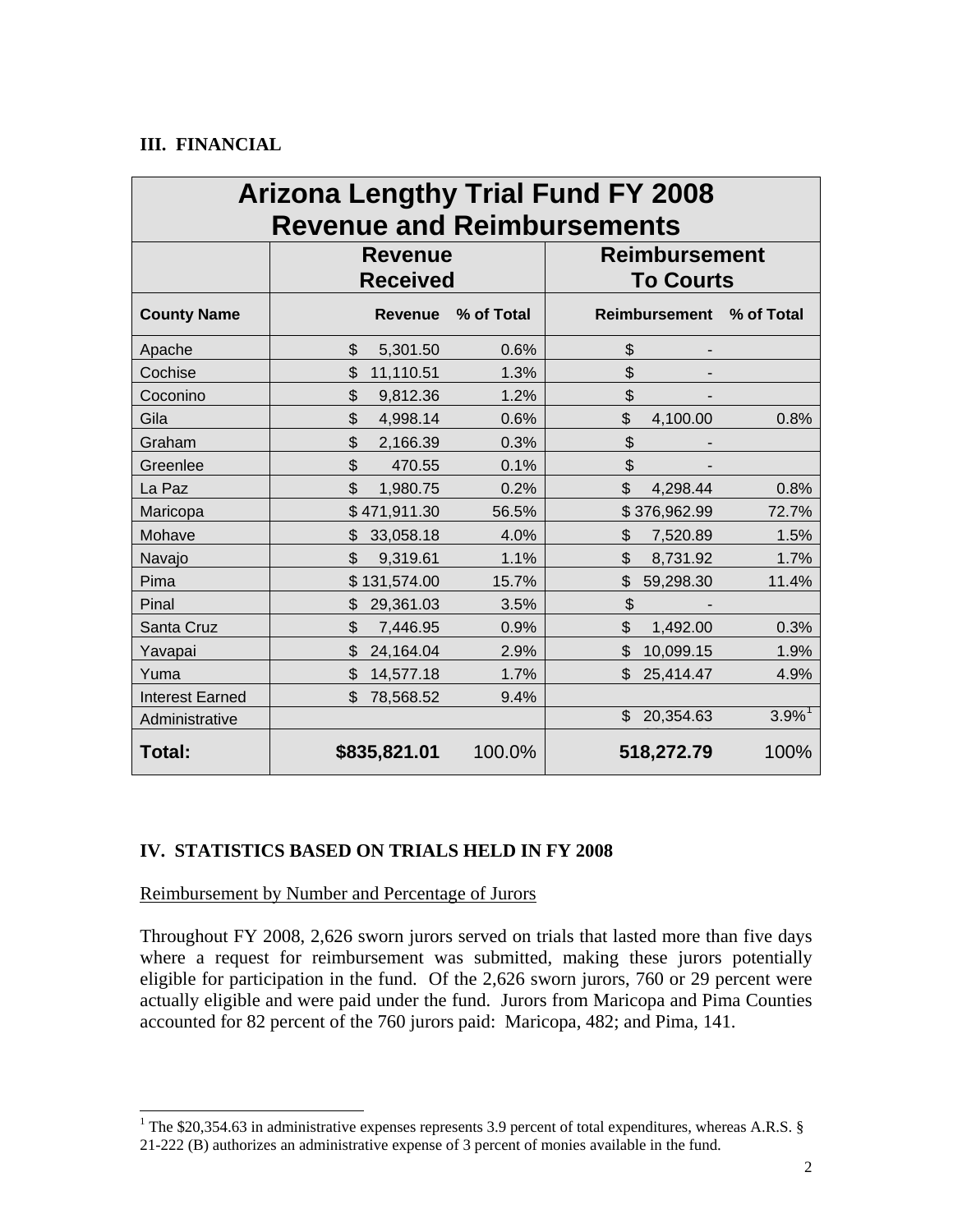#### Reimbursement by Case Type

The 760 jurors reimbursed under the fund served on 211 trials. For every three jurors serving on a civil case who were reimbursed, seven jurors serving on a criminal case were reimbursed. Criminal cases accounted for 72 percent of the jurors reimbursed for jury service. In criminal cases, 545 or 27 percent of 2,013 sworn jurors were reimbursed under the fund, while in civil trials 215 or 35 percent of 613 sworn jurors were reimbursed under the fund.

However, 3,726 more juror days were reimbursed for criminal trials than for civil trials. Of the 6,418 total juror days reimbursed under the fund in FY 2008, 5,072 days were reimbursed for criminal trials and 1,346 days were reimbursed for civil trials.

The total amount reimbursed to jurors under the fund was \$518,273. Jurors serving on criminal trials were reimbursed \$412,597 or 80 percent of total juror payments, and jurors serving on civil trials were reimbursed \$105,676 or 20 percent of total juror payments. These juror reimbursement figures include administrative costs as set forth below.

On average, the eligible jurors serving on a criminal trial where a request for reimbursement was made were reimbursed for 9.3 days at \$79.43 per day. Therefore, the average juror serving on an eligible criminal trial was reimbursed \$738.70 for the trial. The eligible jurors serving on a civil trial where a request for reimbursement was made were reimbursed an average of \$76.67 per day. However, jurors serving on an eligible civil trial served an average of 6.3 days and therefore were reimbursed \$483.02 per trial.

#### Administrative costs reimbursed

Counties are paid \$18 from the fund for each juror claim processed. The eight counties who submitted requests for reimbursement in FY 2008 received \$14,400 for these administrative expenses. An additional \$20,355 was expended by the AOC pursuant to A.R.S. § 21-222(B) for administrative expenses.

#### **V. MONIES SWEPT**

As a result of the FY09 budget crisis, the Arizona State Legislature swept monies from the fund as follows:

- FY 2009 \$207,000
- FY 2009 \$750,000
- FY 2008 \$1,000,000